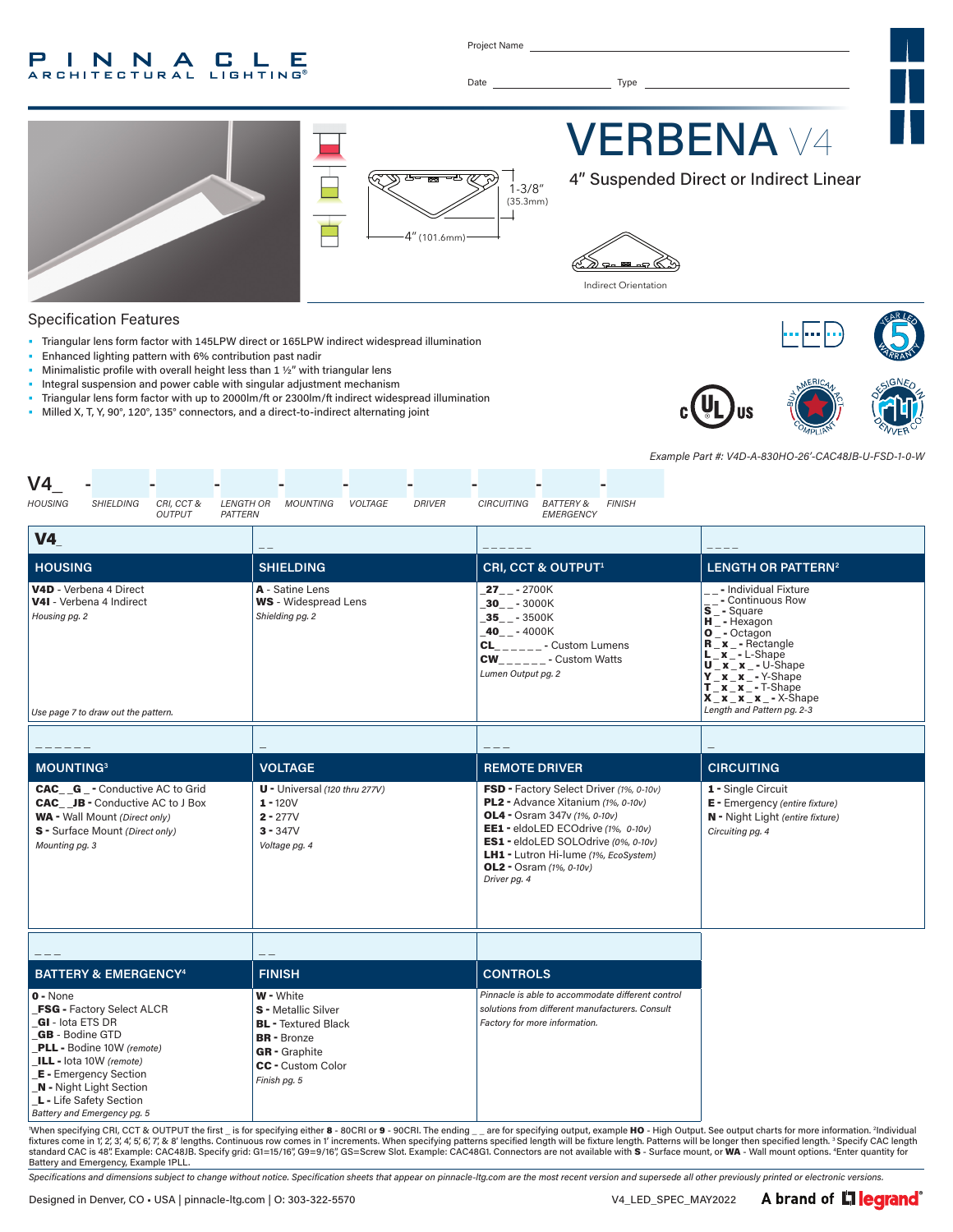



#### **Output**

• Specify either 80 or 90 CRI

• Longer lead-time may apply for 90 CRI. Consult factory.

#### • 80 CRI = R9≥19 and 90 CRI = R9≥61

| <b>Custom Output - Lumens OR Wattage</b> |  |
|------------------------------------------|--|

| rodotom odtpat - Edmond On Wattago                                            |                                                                                                                           |
|-------------------------------------------------------------------------------|---------------------------------------------------------------------------------------------------------------------------|
| Specify CRI, CCT and desired lumens (i.e. CL835500)                           | Total Max lumens: A Lens- 2,012, WS Lens- 2,330. Max lumens dependant on color temp. Consult factory for more information |
| <b>CW</b> <sub>_____</sub> Specify CRI, CCT and desired wattage (i.e. CW9407) | Total Max watts: 14.8. Consult factory for more information                                                               |

#### 80 CRI

|               | Color | Output | <b>Lumens</b><br>per foot | Shielding<br>A     |          | <b>WS</b>  |          |
|---------------|-------|--------|---------------------------|--------------------|----------|------------|----------|
|               |       |        |                           | <b>Satine Lens</b> |          | Widespread |          |
|               |       |        |                           | LPW                | Watts/ft | <b>LPW</b> | Watts/ft |
| 830LO         | 3000K | Low    | 500                       | 142                | 3.5      | 162        | 3.1      |
| <b>830MO</b>  | 3000K | Medium | 750                       | 141                | 5.3      | 161        | 4.7      |
| <b>830HO</b>  | 3000K | High   | 1000                      | 141                | 7.1      | 159        | 6.3      |
| 835LO         | 3500K | Low    | 500                       | 146                | 3.4      | 166        | 3.0      |
| 835MO         | 3500K | Medium | 750                       | 145                | 5.2      | 165        | 4.5      |
| 835HO         | 3500K | High   | 1000                      | 145                | 6.9      | 164        | 6.1      |
| <b>840LO</b>  | 4000K | Low    | 500                       | 148                | 3.4      | 168        | 3.0      |
| <b>840MO</b>  | 4000K | Medium | 750                       | 147                | 5.1      | 168        | 4.5      |
| <b>840HO</b>  | 4000K | High   | 1000                      | 146                | 6.9      | 167        | 6.0      |
| <b>90 CRI</b> |       |        |                           |                    |          |            |          |
| 927LO         | 2700K | Low    | 500                       | 114                | 4.4      | 132        | 3.8      |
| <b>927MO</b>  | 2700K | Medium | 750                       | 112                | 6.7      | 131        | 5.7      |
| <b>927HO</b>  | 2700K | High   | 1000                      | 111                | 9.0      | 131        | 7.7      |
| <b>930LO</b>  | 3000K | Low    | 500                       | 117                | 4.3      | 137        | 3.7      |
| <b>930MO</b>  | 3000K | Medium | 750                       | 116                | 6.5      | 135        | 5.5      |
| <b>930HO</b>  | 3000K | High   | 1000                      | 115                | 8.7      | 135        | 7.4      |
| 935LO         | 3500K | Low    | 500                       | 119                | 4.2      | 139        | 3.6      |
| 935MO         | 3500K | Medium | 750                       | 118                | 6.4      | 137        | 5.5      |
| 935HO         | 3500K | High   | 1000                      | 117                | 8.5      | 137        | 7.3      |
| 940LO         | 4000K | Low    | 500                       | 123                | 4.1      | 143        | 3.5      |
| <b>940MO</b>  | 4000K | Medium | 750                       | 121                | 6.2      | 141        | 5.3      |

### Length 940HO 4000K High 1000 120 8.3 141 7.1

• All individual units cannot be joined, end plates are factory installed and cannot be removed

• End caps add 2-1/2" (1-1/4" per end) to the overall length of the fixture/row, end caps do not add to the mounting distance

• For patterns, refer to Pattern section on next page

|                  | TVI patterns, refer to Fattern section on next page |                  |                |                |                |                   |                |                                                 |
|------------------|-----------------------------------------------------|------------------|----------------|----------------|----------------|-------------------|----------------|-------------------------------------------------|
| 1                | $\mathbf{2}$                                        | 3                | 4              | 5              | 6              |                   | 8              | $\overline{\phantom{m}}$                        |
| Indiv. Fixture   | Indiv. Fixture                                      | Indiv. Fixture   | Indiv. Fixture | Indiv. Fixture | Indiv. Fixture | Indiv. Fixture    | Indiv. Fixture | Cont. Run                                       |
| $12''$ (304.8mm) |                                                     |                  |                |                |                |                   |                | Specify nominal<br>overall row length           |
|                  | 24" (609.6mm)                                       |                  |                |                |                |                   |                | to the 1'                                       |
|                  |                                                     | $36''$ (914.4mm) |                |                |                |                   |                |                                                 |
|                  |                                                     |                  | 48" (1219.2mm) |                |                |                   |                |                                                 |
|                  |                                                     |                  |                | 60" (1524mm)   |                |                   |                |                                                 |
|                  |                                                     |                  |                |                | 72" (1828.8mm) |                   |                |                                                 |
|                  |                                                     |                  |                |                |                | $84''$ (2133.6mm) |                |                                                 |
|                  |                                                     |                  |                |                |                |                   | 96" (2438.4mm) |                                                 |
|                  |                                                     |                  |                |                |                |                   |                | Specify to the $1'$ $\rightarrow$ $\rightarrow$ |

*Specifications and dimensions subject to change without notice. Specification sheets that appear on pinnacle-ltg.com are the most recent version and supersede all other previously printed or electronic versions.*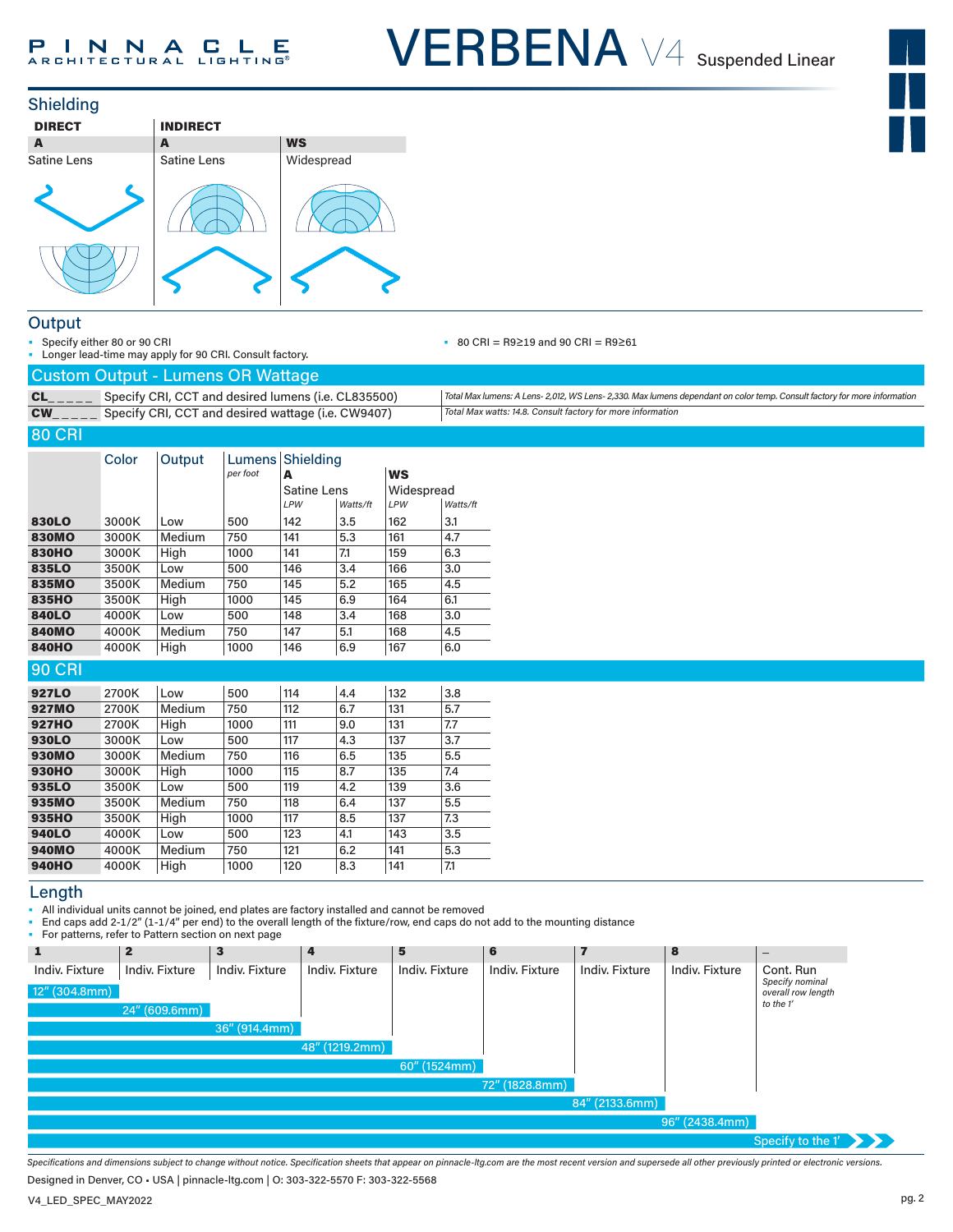#### **Patterns**

- Specify pattern shape and requested fixture length
- Length spcified will not reflect overall pattern dimensions
- Angles and shapes not shown require Mod Pattern; consult factory
- All connectors are NON ILLUMINATED
- Minimum length for any single part of a pattern is 2'
- All lengths are TO THE FOOT ONLY
- Driver/Battery Count dictated by product configuration
- Our in house milling capabilities enable the design and development of any non-standard connector.
- Example part number: V4D-A-835HO-Y8x6x8-CAC48JB-U-FSD-1-0-GR see resource guide for more information
- Patterns not available with WA or S mounting





### Mounting

- Specify cable length in ordering code (CAC48JB)
- Standard adjustable cable. Specify 48", 120", 240", or 350" End plates attached at factory
- Canopies and mounts match fixture finish. See Finish section for additional details.

| <b>CAC</b> | Conductive AC to Grid (specify grid type: G1, G9, GS) |
|------------|-------------------------------------------------------|
| CAC JB     | Conductive AC to Junction Box                         |
| <b>WA</b>  | Wall Mount (Direct Only, ADA compliant)               |
| S          | Surface Mount (Direct Only)                           |

#### Mounting Details

than a traditional SJT cable. CAC is 2 conductive cables and suspension, standard power cable (SJT) is 5 conductive cables and no suspension.



• A larger power side canopy allows for adjustability of the CAC cable inside of the canopy.



- Approved for dry/damp location unless otherwise noted
- Refer to installation instructions during installation at the job site
- Maximum fixture weight is 10 lbs for a standard 4' fixture
- Driver/Battery Count dictated by product configuration
- Briver, Battery Count dictated by product com-



*Specifications and dimensions subject to change without notice. Specification sheets that appear on pinnacle-ltg.com are the most recent version and supersede all other previously printed or electronic versions.*

Designed in Denver, CO • USA | pinnacle-ltg.com | O: 303-322-5570 F: 303-322-5568

V4\_LED\_SPEC\_MAY2022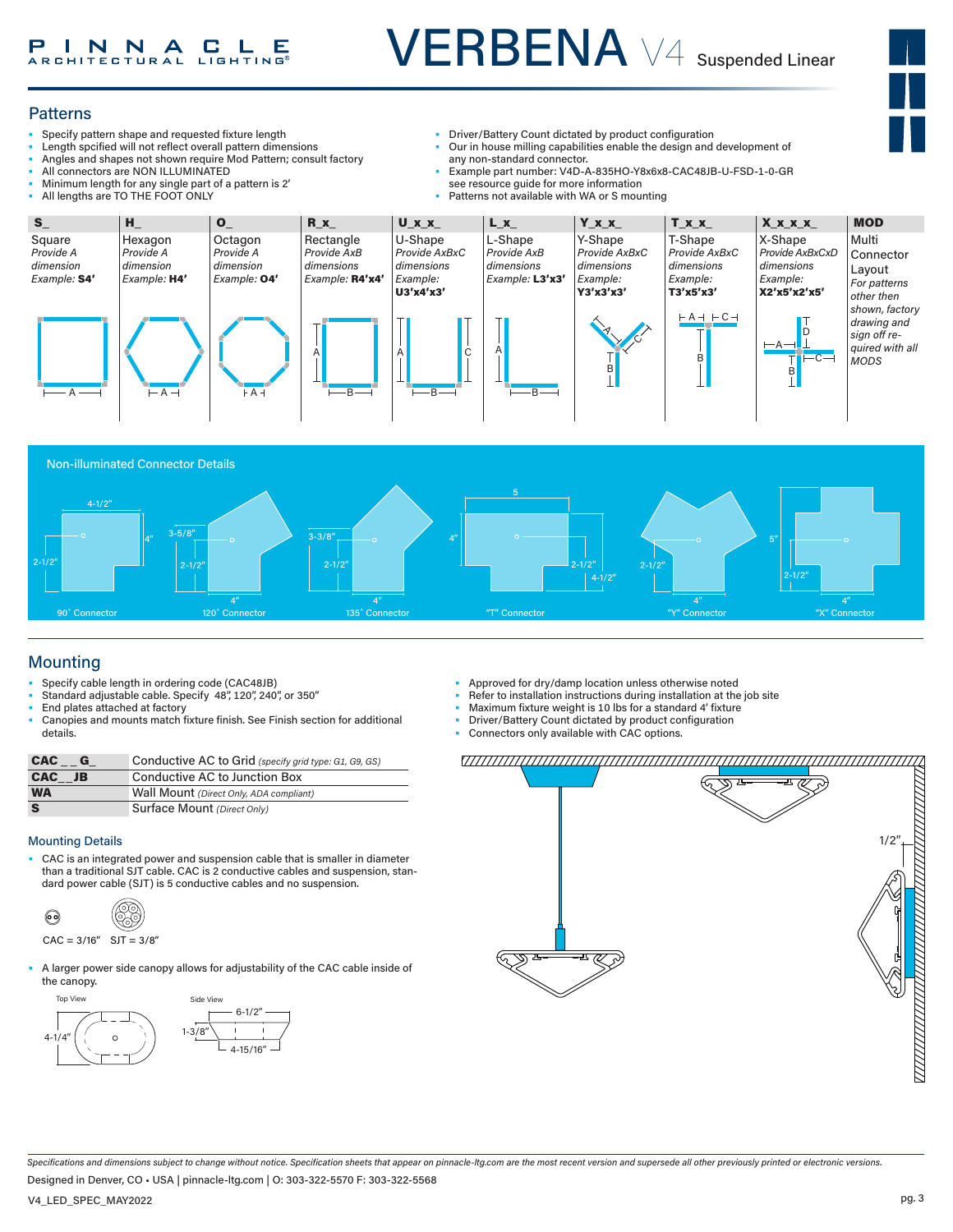#### Voltage

Some VERBENA configurations will not accommodate all voltage options; consult with factory

| Universal |
|-----------|
| 120 volt  |
| 277 volt  |
| 347 volt  |

#### Remote Driver

- Driver/Battery Count dictated by product configuration
- Standard Driver Option = FSD
- Driver Lifetime: 50,000 hours at 25°C ambient operating conditions • For more driver options, see Pinnacle Resource Guide
- Some VERBENA configurations will not accommodate all driver options; consult with factory
- All configurations with no PLL, ILL or Emergency Control Device options will use Slim Remote Box

|                       | 0-10V Drivers                                             |  |  |  |  |  |  |
|-----------------------|-----------------------------------------------------------|--|--|--|--|--|--|
| <b>FSD</b>            | Factory Select Driver (1%, 0-10v)                         |  |  |  |  |  |  |
| PL <sub>2</sub>       | Signify Advance Xitanium 1%, 0-10y                        |  |  |  |  |  |  |
| OL <sub>2</sub>       | Osram Optotronic, 1%, 0-10y                               |  |  |  |  |  |  |
| OL <sub>4</sub>       | Osram Optotronic 347v, 1% 0-10v, requires 347v option     |  |  |  |  |  |  |
| EE1                   | eldoLED ECOdrive 1%, 0-10v Logarithmic                    |  |  |  |  |  |  |
| EE <sub>2</sub>       | eldoLED ECOdrive 1%, 0-10v Linear                         |  |  |  |  |  |  |
| ES1                   | eldoLED SOLOdrive 0-10v, 0% Logarithmic                   |  |  |  |  |  |  |
| ES <sub>2</sub>       | eldoLED SOLOdrive 0-10v, 0% Linear                        |  |  |  |  |  |  |
| <b>DALI Drivers</b>   |                                                           |  |  |  |  |  |  |
| EE <sub>3</sub>       | eldoLED SOLOdrive .1%, DALI (logarithmic)                 |  |  |  |  |  |  |
| EE4                   | eldoLED SOLOdrive .1%, DALI (linear)                      |  |  |  |  |  |  |
| <b>Lutron Drivers</b> |                                                           |  |  |  |  |  |  |
| LH1                   | Lutron Hi-lume Soft-on, Fade-to-black 1%, EcoSystem, LDE1 |  |  |  |  |  |  |
| LH4                   | Lutron Hi-Lume 1%, 2-wire, Lutron-LTEA2W, 120v only       |  |  |  |  |  |  |

#### How to specify Circuiting, Battery and Emergency

Select fixture circuiting from options below

Some VERBENA configurations will not accommodate all circuiting options, consult with factory

#### **Circuiting**

1

|   | Single Circuit                |
|---|-------------------------------|
|   | <b>Emergency Circuit only</b> |
| N | Night Light Circuit only      |

Slim Remote Box



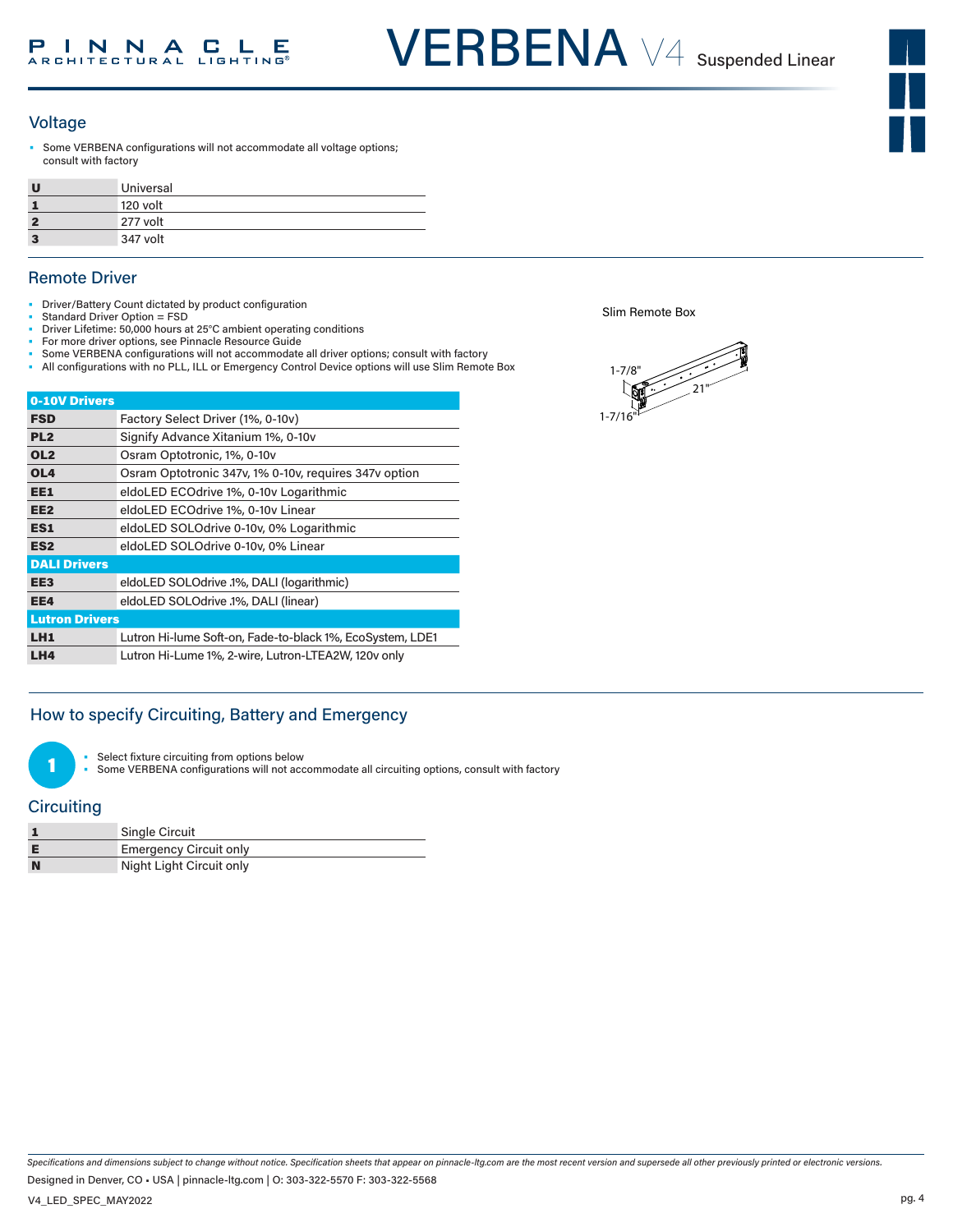#### $C L E$ N N A Е CHITECTURAL

# VERBENA V4 Suspended Linear





**0** No Battery

IRC lota 10w Remote IRH lota 20w Remote

**PRL** Bodine 7w Remote

PRH Bodine 20w Remote

• Battery and emergency section options are available in addition to fixture circuit

- Select battery and emergency section options below; factory shop drawing required
- Some VERBENA configurations will not accommodate all circuiting options, consult with factory • Configurations with PLL or ILL or any Emergency control device will require standard remote box.

#### **Battery and/or Emergency**  *If Required*



**Battery** 

0 No battery or specific emergency section required

• 90 minute battery runtime; test button is remote to fixture and requires an additional drop

• Select battery section type if required, indicate total QTY*. Example 2PLL* 1-7/8"

• Entire direct fixture housing is on battery for individual fixtures • For more battery options available, see Pinnacle Resource Guide

**ILL** Iota 10w Integral Lithium, Self Testing

**PLL** Bodine 10w Integral Lithium, Self Testing

**PRS** Bodine 7w Remote, Self Testing **PRD** Bodine 10w Remote, Dual Flex

Standard Remote Box



For Approximate Battery Lumen Output • Multiply battery wattage X fixture LPW shown on Lumen Table  $\cdot$  92.3 (LPW) x 10 (watts) = 923 battery lumen output

| options on continious runs | Select emergency section type if required, indicate total QTY. Example 1E<br>Combine battery and emergency section ordering codes if both options are selected<br>Emergency circuiting sections are for use when specifying emergency | <b>Battery OR Emergency Ordering Examples</b><br>• Single circuit, 10w Battery<br>- Emergency only, 10w Battery | Ordering Code: 1-1PLL<br><b>Ordering Code: E-1PLL</b> |  |
|----------------------------|---------------------------------------------------------------------------------------------------------------------------------------------------------------------------------------------------------------------------------------|-----------------------------------------------------------------------------------------------------------------|-------------------------------------------------------|--|
| <b>_FSG</b>                | Factory Select ALCR, Automatic Load Control Relay                                                                                                                                                                                     | • Single circuit, GTD required                                                                                  | Ordering Code: 1-1G                                   |  |
| _GI                        | lota ETS DR, Emergency Lighting Control Device                                                                                                                                                                                        |                                                                                                                 |                                                       |  |
| $\overline{\mathbf{G}}$ B  | Bodine GTD, Emergency Lighting Control Device                                                                                                                                                                                         | <b>Combination Section Ordering Examples</b>                                                                    |                                                       |  |
| _E                         | <b>Emergency circuit</b>                                                                                                                                                                                                              | • Single circuit, (1) 10w battery, (1) emergency section                                                        | Ordering Code: 1-1PL1E                                |  |
| _N                         | Night Light circuit                                                                                                                                                                                                                   | • Multi circuit, (2) 10w battery, (2) emergency sections                                                        | Ordering Code: M-2PLL2E                               |  |
|                            | Life Safety circuit section NO THROUGH WIRE                                                                                                                                                                                           | • Single circuit, (1) night light section                                                                       | Ordering Code: 1-1N                                   |  |

#### Finish

**Emergency** 

- Standard powder-coat textured white, metallic silver, textured black, graphite or bronze painted finish; consult factory for chip of standard paint finishes
- Selecting a fixture finish other than white may impact lumen output; consult factory for more information

| W                         | White (white cord/white canopy)                      |
|---------------------------|------------------------------------------------------|
|                           | Metallic Silver (grey cord/silver canopy)            |
| BL                        | Textured Black (black cord/black canopy)             |
| <b>BR</b>                 | Bronze (white cord/bronze canopy)                    |
| $\overline{\mathbf{G}}$ R | Graphite (white cord/graphite canopy)                |
| $\overline{cc}$           | Custom Color (white cord/CC canopy to match fixture) |
|                           |                                                      |

#### **Controls**

• Pinnacle is able to accommodate different control solutions from different manufacturers. Consult Factory for more information.

*Specifications and dimensions subject to change without notice. Specification sheets that appear on pinnacle-ltg.com are the most recent version and supersede all other previously printed or electronic versions.*

Designed in Denver, CO • USA | pinnacle-ltg.com | O: 303-322-5570 F: 303-322-5568

V4\_LED\_SPEC\_MAY2022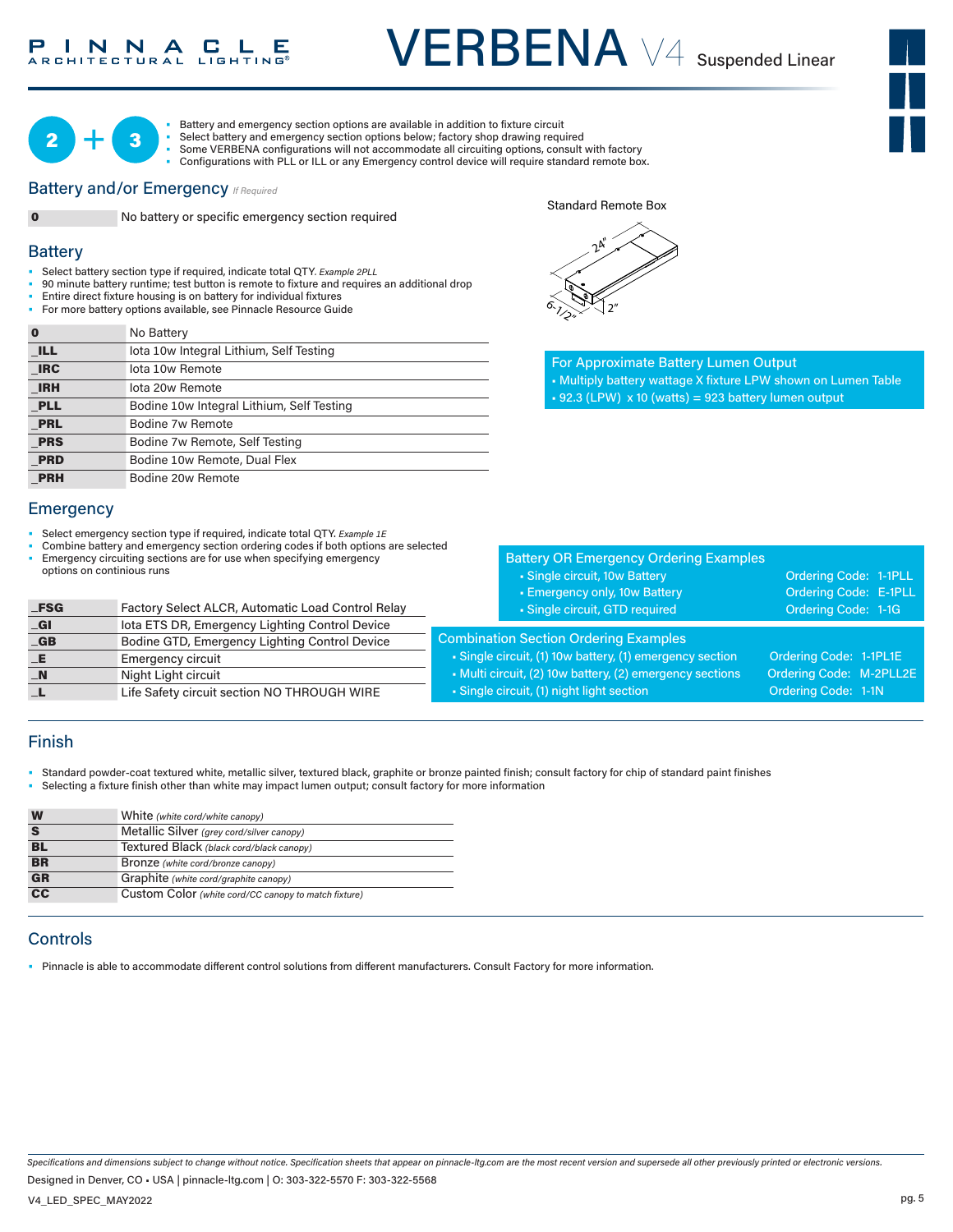### PINNACLE

## VERBENA V4 Suspended Linear



#### **Photometrics**

#### Satine Lens





#### **Candela Distribution**

|      |      |      |                         |      | Angle In | Average | Average | Avera  |
|------|------|------|-------------------------|------|----------|---------|---------|--------|
|      |      |      |                         |      |          |         |         | $90-D$ |
| 0    | 22.5 | 45   | 67.5                    | 90   | 45       | 10392   | 8331    | 7968   |
| 1115 | 1115 | 1115 | 1115                    | 1115 | 55       | 9896    | 7475    | 7150   |
| 1108 | 1111 | 1110 | 1107                    | 1108 | 65       | 9110    | 6532    | 6835   |
| 1093 | 1095 | 1096 | 1094                    | 1095 | 75       | 7674    | 6250    | 6921   |
| 1069 | 1072 | 1073 | 1072                    | 1073 | 85       | 5963    | 6279    | 7174   |
| 1035 | 1038 | 1041 | 1042                    | 1042 |          |         |         |        |
| 992  | 995  | 1000 | 1002                    | 1003 |          |         |         |        |
| 941  | 945  | 953  | 956                     | 957  |          |         |         |        |
| 883  | 886  | 895  | 901                     | 902  |          |         |         |        |
| 817  | 820  | 831  | 842                     | 843  |          |         |         |        |
| 743  | 747  | 763  | 775                     | 777  |          |         |         |        |
| 666  | 671  | 689  | 705                     | 708  |          |         |         |        |
| 581  | 589  | 613  | 634                     | 638  |          |         |         |        |
| 492  | 503  | 535  | 565                     | 570  |          |         |         |        |
| 402  | 410  | 459  | 521                     | 527  |          |         |         |        |
| 307  | 336  | 408  | 478                     | 485  |          |         |         |        |
| 216  | 254  | 362  | 433                     | 440  |          |         |         |        |
| 133  | 196  | 313  | 386                     | 393  |          |         |         |        |
| 68   | 148  | 264  | 335                     | 342  |          |         |         |        |
| 14   | 104  | 213  | 283                     | 290  |          |         |         |        |
|      |      |      | <b>Horizontal Angle</b> |      |          | Degrees | 0-Deg   | 45-Deg |

| Luminance Data (cd/sq.m)<br>.<br>$\mathbf{a}$ |
|-----------------------------------------------|

| Horizontal Angle |      |      |      | Angle In<br>Dearees | Average<br>0-Dea | Average<br>45-Dea | Average<br>90-Dea |      |
|------------------|------|------|------|---------------------|------------------|-------------------|-------------------|------|
| 0                | 22.5 | 45   | 67.5 | 90                  | 45               | 10392             | 8331              | 7968 |
| 1115             | 1115 | 1115 | 1115 | 1115                | 55               | 9896              | 7475              | 7150 |
| 1108             | 1111 | 1110 | 1107 | 1108                | 65               | 9110              | 6532              | 6835 |
| 1093             | 1095 | 1096 | 1094 | 1095                | 75               | 7674              | 6250              | 6921 |
| 1069             | 1072 | 1073 | 1072 | 1073                | 85               | 5963              | 6279              | 7174 |
| 1025             | 1020 | 1011 | 1042 | 1012                |                  |                   |                   |      |

#### Widespread Lens

| Test#     | KPL2015-3      |
|-----------|----------------|
| Catalog # | V4I-N-WS-40-4  |
| Lumens    | 3856 Lm        |
| Watts     | 23.9 W         |
| Efficacv  | <b>161 LPW</b> |
|           |                |
|           |                |



#### Candela Distribution

| Vert  | <b>Horizontal Angle</b> |
|-------|-------------------------|
| Angle |                         |

|     | $\Omega$ | 22.5 | 45  | 67.5 | 90   |
|-----|----------|------|-----|------|------|
| 90  | 12       | 88   | 198 | 242  | 244  |
| 95  | 40       | 131  | 265 | 313  | 316  |
| 100 | 87       | 184  | 338 | 389  | 390  |
| 105 | 145      | 242  | 412 | 473  | 475  |
| 110 | 212      | 311  | 490 | 560  | 568  |
| 115 | 285      | 387  | 573 | 646  | 650  |
| 120 | 358      | 461  | 662 | 731  | 737  |
| 125 | 428      | 536  | 746 | 824  | 830  |
| 130 | 500      | 607  | 818 | 911  | 917  |
| 135 | 573      | 674  | 877 | 981  | 990  |
| 140 | 641      | 732  | 918 | 1029 | 1040 |
| 145 | 703      | 782  | 942 | 1051 | 1062 |
| 150 | 759      | 825  | 956 | 1048 | 1059 |
| 155 | 811      | 861  | 961 | 1033 | 1041 |
| 160 | 855      | 890  | 960 | 1011 | 1017 |
| 165 | 889      | 910  | 954 | 984  | 989  |
| 170 | 914      | 924  | 945 | 959  | 962  |
| 175 | 930      | 934  | 938 | 940  | 942  |
| 180 | 936      | 936  | 936 | 936  | 936  |

For all available IES files, please visit our website at pinnacle-ltg.com. Photometry testing in accordance to IESNA-LM-79-08 at an NVLAP accredited testing laboratory. Testing conducted at 25°C ambient conditions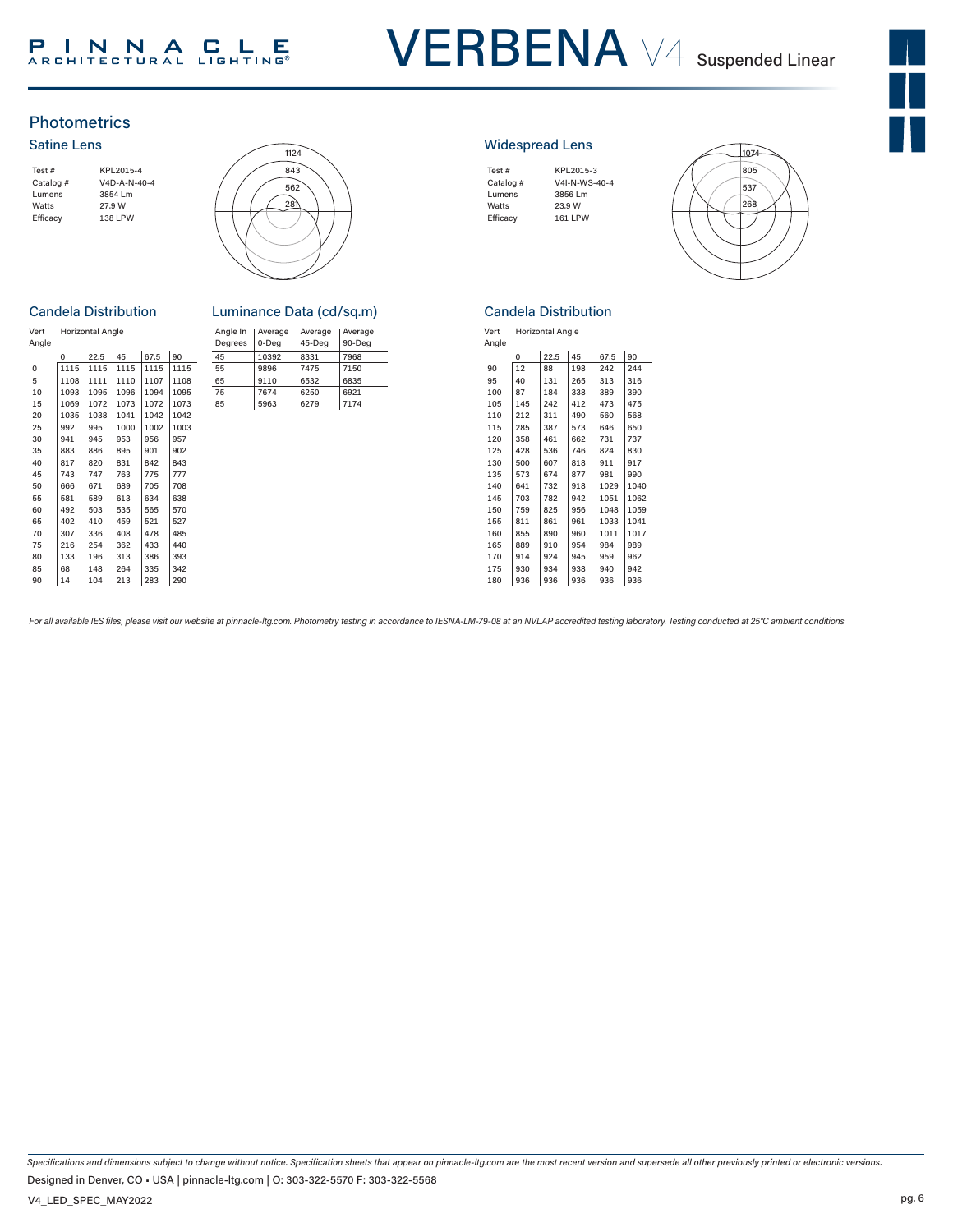

#### Multi Connector Layout

- Use the below to sketch your desired pattern. Available fixture and connectors are listed in the legend. Label your pattern components according to legend to simplify specification.
- Label the linear sections with length, and lable the pattern with light direction, Direct (D) or Indirect (I) entire pattern will be either direct or indirect, to change direction of light in pattern see V4AJ spec sheet.Cannot use connector with another connector.
- All lengths are TO THE FOOT ONLY.



*Specifications and dimensions subject to change without notice. Specification sheets that appear on pinnacle-ltg.com are the most recent version and supersede all other previously printed or electronic versions.*

Designed in Denver, CO • USA | pinnacle-ltg.com | O: 303-322-5570 F: 303-322-5568